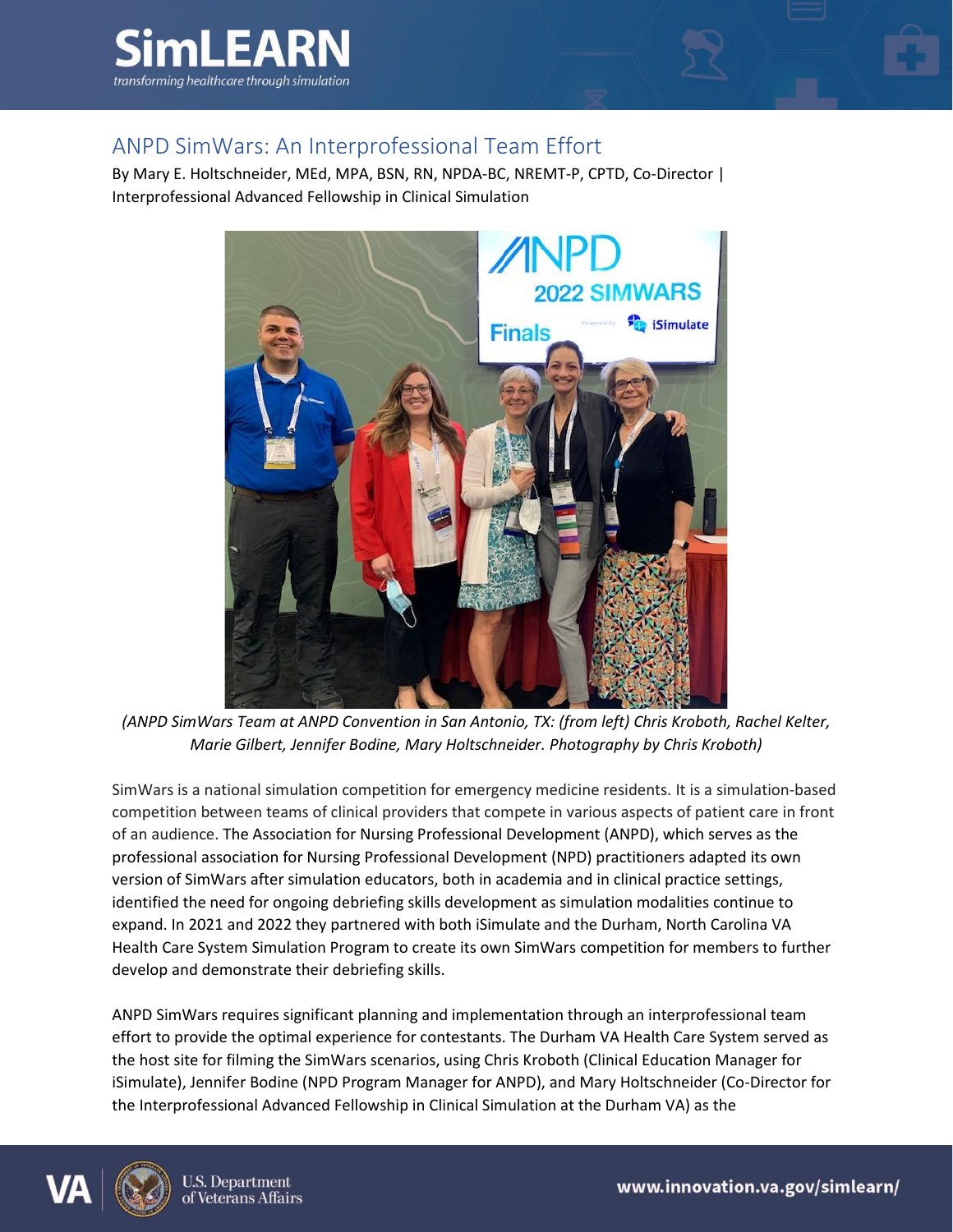interprofessional team. Jason Chandrapal and Norma Davis, Durham's Interprofessional Advanced Fellows in Clinical Simulation, played the roles of simulation facilitator and standardized patient, respectively.

Chris Kroboth served in the role of a new charge nurse at a free-standing Emergency Department, along with Mary Holtschneider, who acted in the role of a seasoned nurse. Jennifer Bodine's character was a remote nurse practitioner engaged in telehealth patient management. The scenarios focused on teamwork, communication and leadership breakdowns, and the questions contestants were instructed to focus on when debriefing team members. The interprofessional team faced many challenges in their ability to communicate effectively and work together as a cohesive team, which provided many opportunities for the contestants to engage in a targeted and relevant debriefing.



(ANPD SimWars Simulation Scenario Filming at Durham, North Carolina VA Health Care System: Far left standing, Chris Kroboth; Far right standing in front, Jason Chandrapal; On stretcher, Norma Davis; Standing far right in back, Mary Holtschneider; On telehealth screen far right in back, Jennifer Bodine. Photography by Chris Kroboth)

After the group developed the scenarios, rehearsed their roles, and filmed using iSimulate technology, ANPD offered 15 slots for members to sign up for the SimWars competition. During fall 2021, each of the 15 contestants logged into a Zoom meeting to debrief the three interprofessional team members, each of whom remained in their roles. Two expert judges, Marie Gilbert (Director, Central California Center for Excellence in Nursing at California State University, Fresno) and Elizabeth Horsley (Director of Simulation at the Brooklyn Hospital Center), rated each contestant using the Debriefing Assessment for Simulation in Healthcare (DASH) tool.

The top five contestants were invited to the finals, held in March 2022 at the in-person ANPD Convention in San Antonio, TX, where they each debriefed the interprofessional team in front of a live audience and the judges. Rachel Kelter (Director of Nursing Professional Development at Indiana University Health Indianapolis Suburban Region) served as a third judge for the live final event, as she was the winner of the virtual SimWars in 2021. She shared, "It was such an honor to be one of the judges for the 2022 SimWars competition as the previous 2021 winner!"